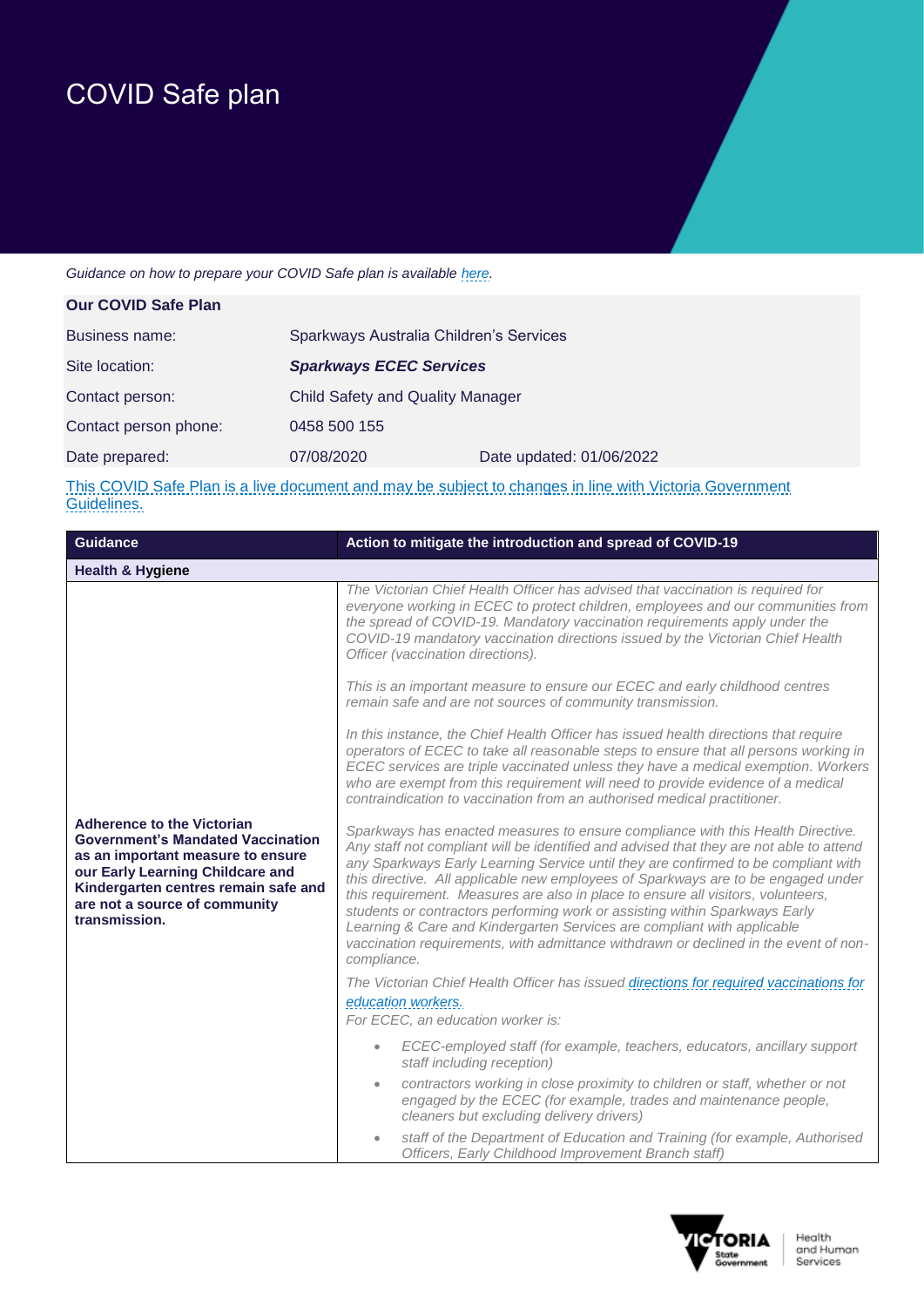| <b>Guidance</b>                                                                                                                                                                                                 | Action to mitigate the introduction and spread of COVID-19                                                                                                                                                                                                                                                                                                                                                                                                                                                                                                                                                                                                                                                                                                                                                                                                                                                                                                                                                                                                                                                                                                                                                                                                                                                                |
|-----------------------------------------------------------------------------------------------------------------------------------------------------------------------------------------------------------------|---------------------------------------------------------------------------------------------------------------------------------------------------------------------------------------------------------------------------------------------------------------------------------------------------------------------------------------------------------------------------------------------------------------------------------------------------------------------------------------------------------------------------------------------------------------------------------------------------------------------------------------------------------------------------------------------------------------------------------------------------------------------------------------------------------------------------------------------------------------------------------------------------------------------------------------------------------------------------------------------------------------------------------------------------------------------------------------------------------------------------------------------------------------------------------------------------------------------------------------------------------------------------------------------------------------------------|
|                                                                                                                                                                                                                 | staff of any other entity (for example, allied health, NDIS providers, school<br>$\bullet$<br>readiness funding providers, Kindergarten Inclusion Support, Preschool<br>Field Officer etc)<br>volunteers working in close proximity to children or staff (for example,<br>$\bullet$<br>parent helpers, Committee of Management members)<br>students on placements.<br>$\bullet$<br>Note: The examples provided in the brackets above are for explanatory purposes<br>and do not represent an exhaustive list.<br>Responsibilities of ECEC providers with workers on-site at an ECEC service<br>Informing, sighting and record-keeping responsibilities<br>An ECEC provider with the above in-scope workers on-site at an ECEC service,<br>must collect, record and hold the following vaccination information of a worker<br>scheduled to be on-site at an ECEC service on or after 29 November 2021:<br>that all persons working in ECEC services being triple vaccinated unless<br>$\bullet$<br>they have a medical exemption.<br>Workers who are exempt from this requirement will need to provide<br>$\bullet$<br>evidence of a medical contraindication to vaccination from an authorised<br>medical practitioner (in the form of an Australia Immunisation Register<br><i>immunisation medical exemption form).</i> |
| Provide and promote hand sanitiser<br>stations for use on entering building<br>and other locations in the worksite<br>and ensure adequate supplies of<br>hand soap and paper towels are<br>available for staff. | As per SPARKWAYS Early Learning & Care Enhanced Hygiene Procedures and<br>Practices for Services & Families;<br>Before children and families arrive ensure you have your hygiene equipment ready<br>to go. Soap dispensers must be full and hand sanitiser set up at entry/drop off point.<br>Hand sanitiser must be available at every service. Children will be supported to<br>wash their hands upon arrival by the educator.<br>Sanitising stations are to remain in place and encouraged to be utilised on arrival to<br>your service. This applies to families, educators and general visitors.                                                                                                                                                                                                                                                                                                                                                                                                                                                                                                                                                                                                                                                                                                                     |
| Ensure face masks are available                                                                                                                                                                                 | Face masks are not compulsory, but should be available for use when required.<br>Face masks should be used when supporting a child or other staff member who<br>develops symptoms whilst at the service<br>Face masks should also be used by the unwell child (if able to be tolerated) or staff<br>member                                                                                                                                                                                                                                                                                                                                                                                                                                                                                                                                                                                                                                                                                                                                                                                                                                                                                                                                                                                                                |
| Where possible: enhance airflow by<br>opening windows, adjusting air<br>conditioning, utilising an air purifier,<br>and operating an indoor/outdoor<br>program.                                                 | As per Sparkways Early Learning & Care Enhanced Hygiene Procedures and<br><b>Practices for Services:</b><br>Ventilation has been identified as an important strategy in reducing the risk of the<br>transmission of viruses. Services should move to, if not already in place, operating<br>an indoor/outdoor program for the full day/session. If supervision is an issue then<br>services should plan to spend more time outdoors.<br>Out in the sunshine and fresh air, there is more space, and it is far better for child<br>and educator health and wellbeing to be immersed in nature and out in the fresh air.<br>You can discuss social distancing with children by talking about their own space<br>bubbles or teaching social skills programs such as space invaders (regularly used by<br>PSFO's or allied health professionals).                                                                                                                                                                                                                                                                                                                                                                                                                                                                             |
| <b>Twice weekly Rapid Antigen Testing</b><br>is strongly encouraged - for staff and<br>children                                                                                                                 | <b>Rapid Antigen Tests (RATs)</b><br>The Victorian Government is providing services RATs for Educators, service staff<br>and children to voluntarily self-test twice each week for until the end of week 4 (20<br>May) in Term 2.                                                                                                                                                                                                                                                                                                                                                                                                                                                                                                                                                                                                                                                                                                                                                                                                                                                                                                                                                                                                                                                                                         |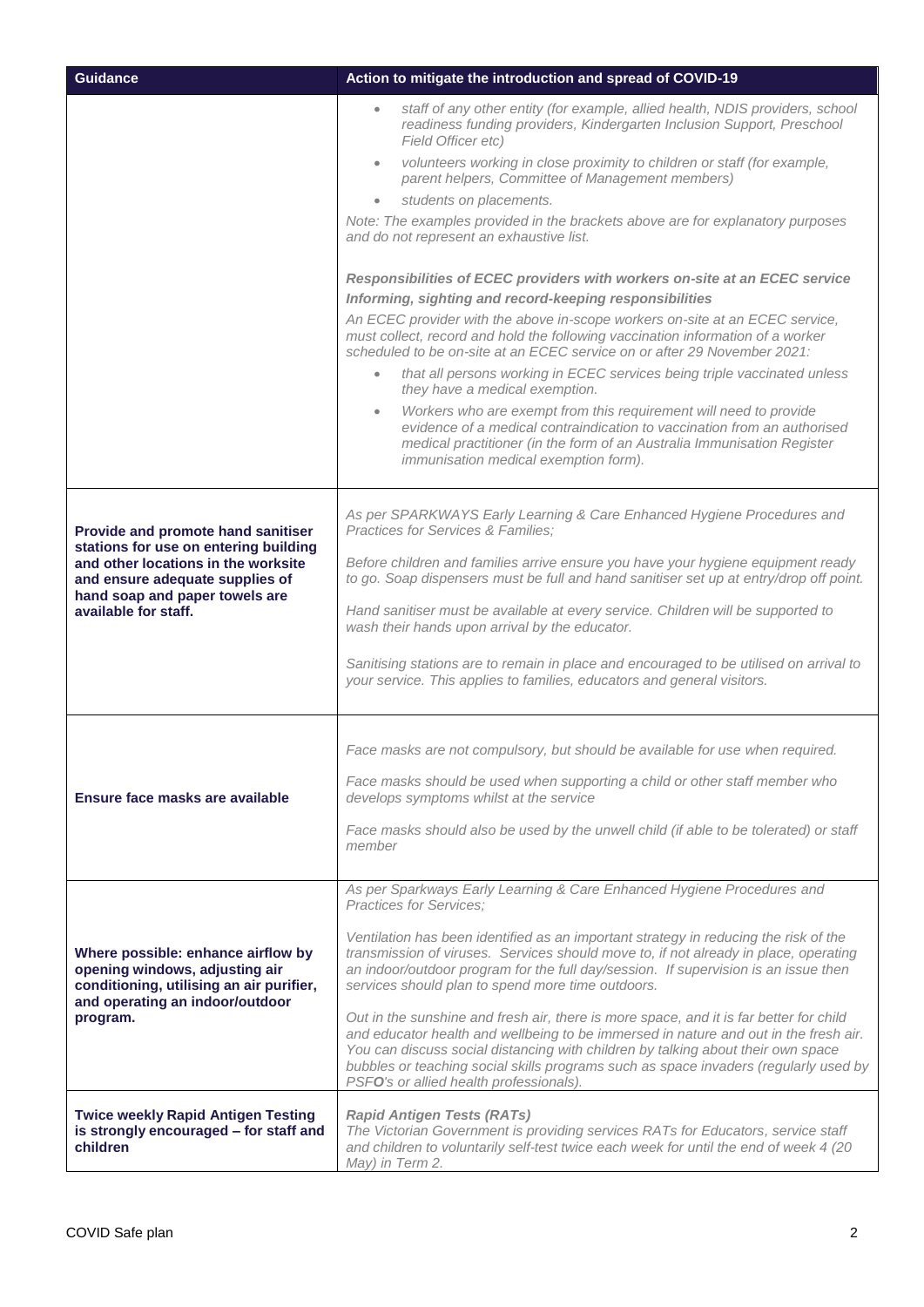| <b>Guidance</b>                                                                                                                                                                                   | Action to mitigate the introduction and spread of COVID-19                                                                                                                                                                                                                                                                                                                                                                                                                                                                                                                                                           |
|---------------------------------------------------------------------------------------------------------------------------------------------------------------------------------------------------|----------------------------------------------------------------------------------------------------------------------------------------------------------------------------------------------------------------------------------------------------------------------------------------------------------------------------------------------------------------------------------------------------------------------------------------------------------------------------------------------------------------------------------------------------------------------------------------------------------------------|
|                                                                                                                                                                                                   | Office staff who are required to visit services are also strongly encouraged to<br>undertake RATs to ensure they do not place any services at risk.<br>Families are required to report positive RAT results to the service, for notification<br>onto DET.                                                                                                                                                                                                                                                                                                                                                            |
|                                                                                                                                                                                                   | Children must not attend if they are unwell -                                                                                                                                                                                                                                                                                                                                                                                                                                                                                                                                                                        |
|                                                                                                                                                                                                   | 1. Families must NOT bring their child if unwell, even with the mildest of symptoms,<br>they must stay at home.                                                                                                                                                                                                                                                                                                                                                                                                                                                                                                      |
|                                                                                                                                                                                                   | If a child becomes unwell during the day, they should be collected from early<br>childhood education and care (ECEC) as soon as possible.                                                                                                                                                                                                                                                                                                                                                                                                                                                                            |
|                                                                                                                                                                                                   | 2. If a child has any of the symptoms of coronavirus (COVID-19) outlined below,<br>however mild, they should get tested and they must remain at home until they<br>receive their results:<br>fever                                                                                                                                                                                                                                                                                                                                                                                                                   |
|                                                                                                                                                                                                   | chills or sweats                                                                                                                                                                                                                                                                                                                                                                                                                                                                                                                                                                                                     |
|                                                                                                                                                                                                   | cough<br>$\bullet$                                                                                                                                                                                                                                                                                                                                                                                                                                                                                                                                                                                                   |
|                                                                                                                                                                                                   | sore throat<br>shortness of breath<br>۰                                                                                                                                                                                                                                                                                                                                                                                                                                                                                                                                                                              |
|                                                                                                                                                                                                   | runny nose<br>$\bullet$                                                                                                                                                                                                                                                                                                                                                                                                                                                                                                                                                                                              |
|                                                                                                                                                                                                   | loss of sense of smell or taste.                                                                                                                                                                                                                                                                                                                                                                                                                                                                                                                                                                                     |
|                                                                                                                                                                                                   | In certain circumstances headache, muscle soreness, stuffy nose, nausea, vomiting                                                                                                                                                                                                                                                                                                                                                                                                                                                                                                                                    |
|                                                                                                                                                                                                   | and diarrhoea may also be considered symptoms.                                                                                                                                                                                                                                                                                                                                                                                                                                                                                                                                                                       |
|                                                                                                                                                                                                   | For further advice:                                                                                                                                                                                                                                                                                                                                                                                                                                                                                                                                                                                                  |
|                                                                                                                                                                                                   | call the 24-hour COVID-19 Hotline 1800 675 398                                                                                                                                                                                                                                                                                                                                                                                                                                                                                                                                                                       |
| Any staff member or child who<br>becomes unwell while at an early                                                                                                                                 | call a general practitioner<br>$\bullet$                                                                                                                                                                                                                                                                                                                                                                                                                                                                                                                                                                             |
| childhood service goes home and is                                                                                                                                                                | visit Getting tested for further information on where to get tested.<br>$\bullet$                                                                                                                                                                                                                                                                                                                                                                                                                                                                                                                                    |
| tested for Covid-19.<br>In case the illness is Covid-19, there<br>are some sensible steps services<br>should take while a child waits to be<br>picked up by a parent or carer as a<br>precaution. | 3. Once a child has had a confirmed negative COVID-19 test and their symptoms<br>have resolved, they can return to ECEC. A medical certificate is not required,<br>however may be helpful in following circumstances:                                                                                                                                                                                                                                                                                                                                                                                                |
|                                                                                                                                                                                                   | Younger children (pre-school up to Grade 2) may have prolonged post viral<br>symptoms such as a runny nose or cough and may return to ECEC following a<br>negative COVID-19 test even if they are not completely free of symptoms. Where<br>symptoms persist, a medical certificate to confirm the child is otherwise well or has<br>recovered from their acute illness is required. Written medical clearance for COVID-<br>19 is not required.                                                                                                                                                                     |
|                                                                                                                                                                                                   | Children with persistent symptoms due to underlying conditions such as hay fever or<br>asthma whose symptoms are clearly typical of their condition as detailed on their<br>medical plans, can continue to attend ECEC. They should be tested for COVID-19 if<br>they develop symptoms that are different to or worse than their usual symptoms.<br>They should consider getting a medical certificate from their GP to attend<br>ECEC/school if they have persistent symptoms that may overlap with symptoms of<br>COVID-19 such as cough or runny nose. Written medical clearance for COVID-19 is<br>not required. |
|                                                                                                                                                                                                   | For information on the minimum periods students and children need to stay at home<br>for other conditions, refer to the DH school exclusion table.                                                                                                                                                                                                                                                                                                                                                                                                                                                                   |
|                                                                                                                                                                                                   | If a child has tested positive for COVID-19, they must isolate/quarantine for 7 days<br>and not attend the service during this period. They must inform the service that they<br>have tested positive to COVID 19 and of their isolation period.                                                                                                                                                                                                                                                                                                                                                                     |
|                                                                                                                                                                                                   | A negative test result is not required for them to return to the service following<br>completion of 7 days of isolation. You should follow the Checklist for COVID cases.                                                                                                                                                                                                                                                                                                                                                                                                                                            |
|                                                                                                                                                                                                   | Managing an unwell child or staff member on ECEC premises                                                                                                                                                                                                                                                                                                                                                                                                                                                                                                                                                            |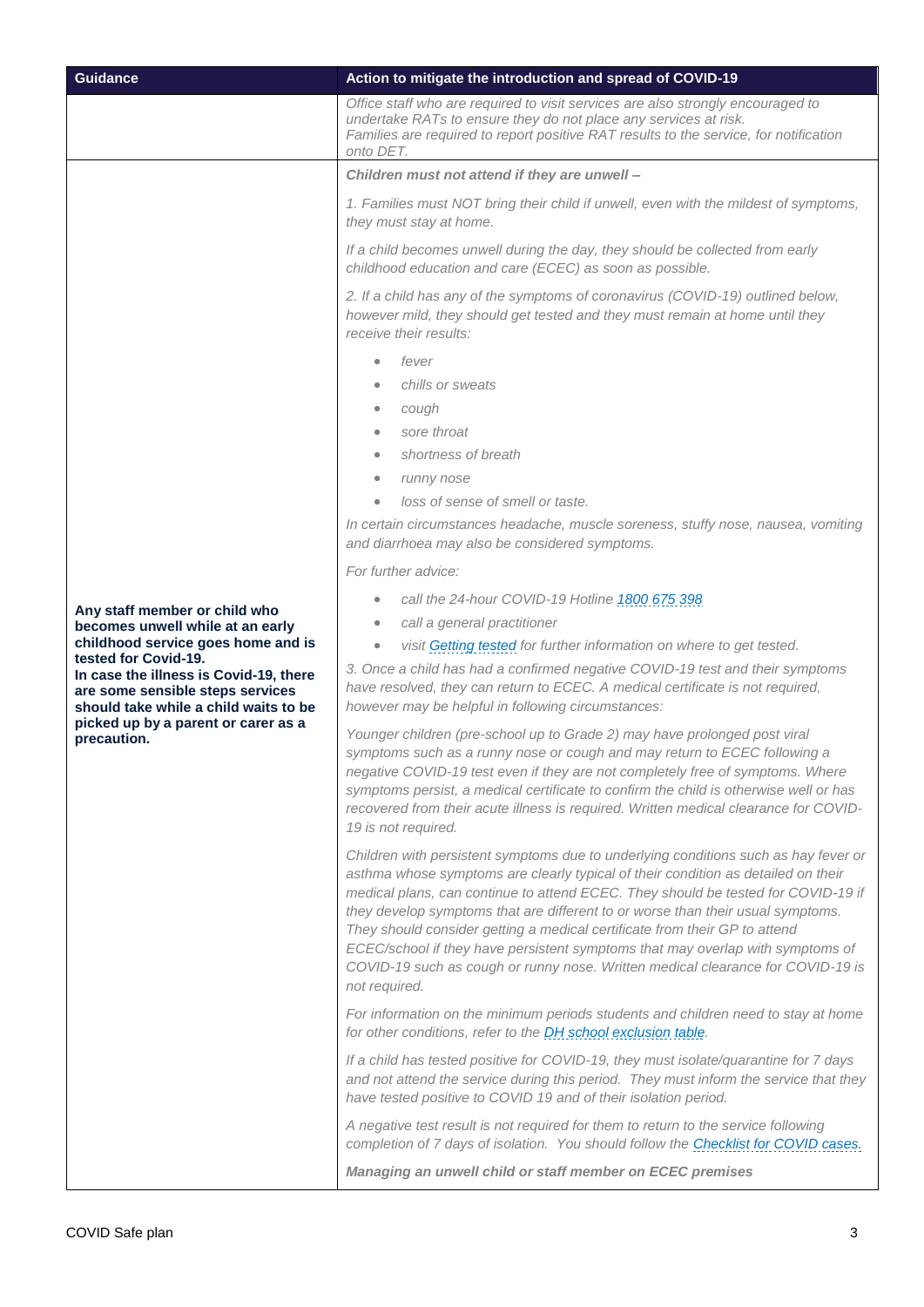| <b>Guidance</b>                                                                                                                                                                  | Action to mitigate the introduction and spread of COVID-19                                                                                                                                                                                                                                                                                                                                                                                                                                      |
|----------------------------------------------------------------------------------------------------------------------------------------------------------------------------------|-------------------------------------------------------------------------------------------------------------------------------------------------------------------------------------------------------------------------------------------------------------------------------------------------------------------------------------------------------------------------------------------------------------------------------------------------------------------------------------------------|
|                                                                                                                                                                                  | Designate an appropriate space for children and staff who develop symptoms to be<br><i>isolated.</i>                                                                                                                                                                                                                                                                                                                                                                                            |
|                                                                                                                                                                                  | Anyone with COVID-19 symptoms must be isolated and/or return home<br>$\bullet$<br>immediately and get tested, following the advice contained.                                                                                                                                                                                                                                                                                                                                                   |
|                                                                                                                                                                                  | Children should be supervised appropriately while they await collection by a<br>$\bullet$<br>parent or carer as soon as possible. Educators should wear a mask and<br>sanitiser                                                                                                                                                                                                                                                                                                                 |
|                                                                                                                                                                                  | The symptomatic individual and attending staff member must be provided with a<br>$\bullet$<br>surgical face mask. Face masks should not be used in situations where an<br>individual is unable to safely or practically tolerate a mask (for example, a child<br>with complex medical needs including existing respiratory needs, or a child<br>under two years). Staff unable to wear a face mask should avoid the direct<br>supervision or care of unwell children where possible.            |
|                                                                                                                                                                                  | Staff may consider additional PPE (eye protection, disposable fluid repellent<br>$\bullet$<br>gown and gloves) when care is to be prolonged or a child has additional health<br>needs, in order to reduce risk to the staff member. Services should ensure<br>adequate PPE is provided for this purpose, and appropriate signage and<br>guidance available to support correct use. The Department of Health has a<br>range of <b>Infection prevention control resources</b> available.          |
|                                                                                                                                                                                  | If a staff member is unsure whether a child is unwell, it is advisable in the first<br>$\bullet$<br>instance to contact the parent/carer to discuss any concerns about the health<br>status of the child and, taking a precautionary approach, request the<br>parent/carer to collect their child if concerns remain. A trained staff member<br>could take the temperature of the child, where appropriate, to support decision<br>making, ensuring hand hygiene is performed before and after. |
|                                                                                                                                                                                  | Health care plans, where relevant, should be updated to provide additional<br>$\bullet$<br>advice on monitoring and identification of the unwell child in the context of<br>coronavirus (COVID-19).                                                                                                                                                                                                                                                                                             |
|                                                                                                                                                                                  | Urgent medical attention should be sought where indicated. Staff should call an<br>$\bullet$<br>ambulance as they usually would if the child needs urgent medical attention or<br>the staff member is concerned.                                                                                                                                                                                                                                                                                |
|                                                                                                                                                                                  | These guidelines may change according to State government advice and services<br>will be updated accordingly.                                                                                                                                                                                                                                                                                                                                                                                   |
| Provide training to staff on the correct<br>use and disposal of face coverings<br>and PPE, and on good hygiene<br>practices and slowing the spread of<br>coronavirus (COVID-19). | COVID Safe Training on-line provided by DH has been provided and will continue to<br>be made available to all staff:<br>https://www.health.gov.au/resources/apps-and-tools/covid-19-infection-control-<br>training                                                                                                                                                                                                                                                                              |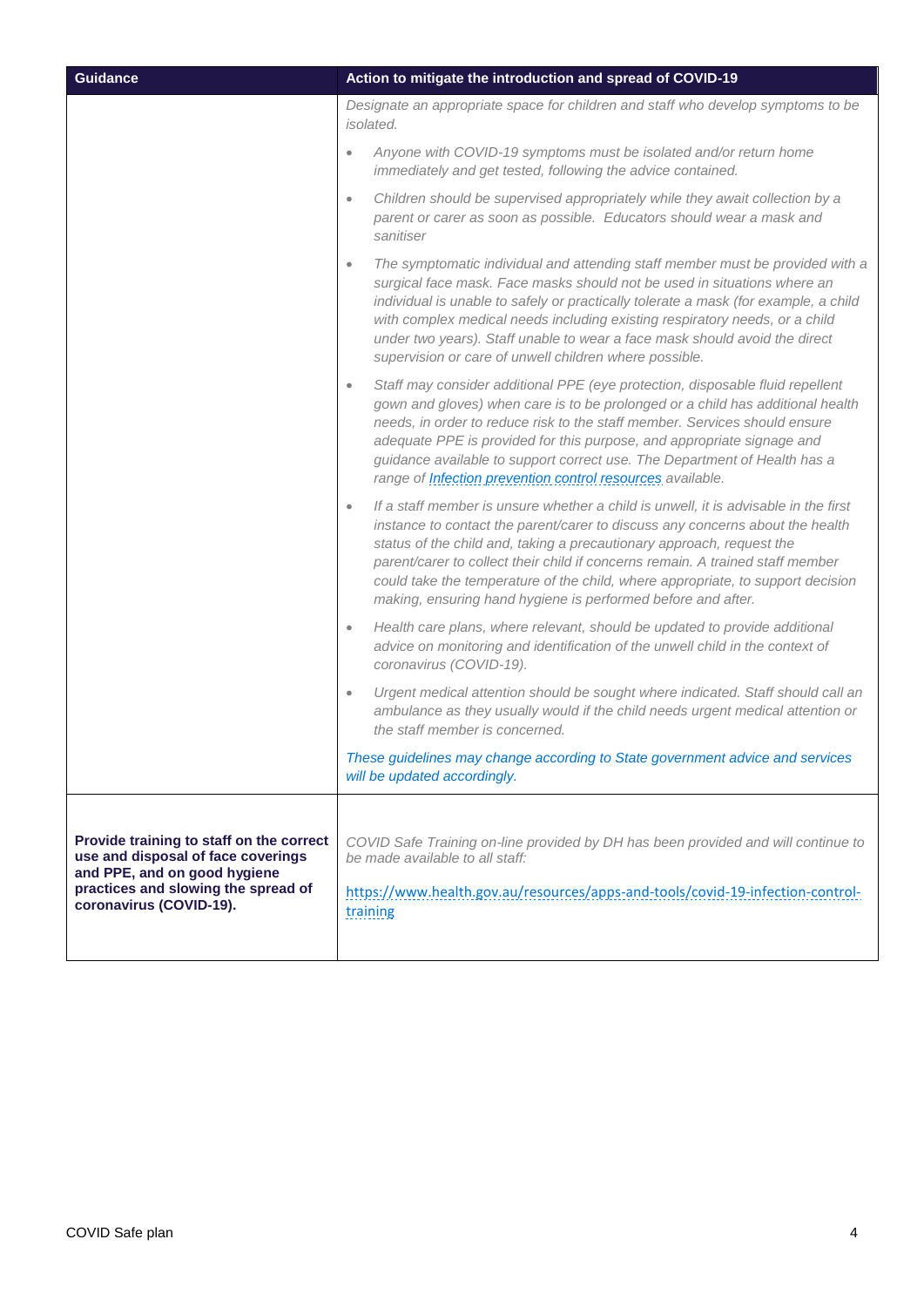| <b>Guidance</b>                                                                                                                                                            | Action to mitigate the introduction and spread of COVID-19                                                                                                                                                                                                                                                                                                                                                                                                                                                         |
|----------------------------------------------------------------------------------------------------------------------------------------------------------------------------|--------------------------------------------------------------------------------------------------------------------------------------------------------------------------------------------------------------------------------------------------------------------------------------------------------------------------------------------------------------------------------------------------------------------------------------------------------------------------------------------------------------------|
| Replace high-touch communal items<br>with alternatives.                                                                                                                    | Educators will continue to maintain familiar routines to help the children to feel<br>secure. We will be talking to children about emotions to assist them to verbalise any<br>stress they may be feeling.                                                                                                                                                                                                                                                                                                         |
|                                                                                                                                                                            | Keep routines and educational programs as consistent as possible to provide a<br>sense of security and stability for children. These routines will still need to be flexible<br>so perhaps consider progressive morning tea and lunch breaks where possible, to<br>reduce the number of children together at the same time.                                                                                                                                                                                        |
|                                                                                                                                                                            | As much as possible avoid group times with large numbers of children. Consider<br>using smaller, spontaneous and informal opportunities to engage with the children;<br>music and movement experiences or reading books/story telling with one or two<br>children at a time throughout the day. Again, outdoors is a great place for these<br>learning experiences.                                                                                                                                                |
|                                                                                                                                                                            | Consider options to sensory experiences such as playdough as these can carry lots<br>of germs with little hands touching repeatedly. Consider water or sand play outside.<br>Avoid using food products for program experiences as this may cause distress to<br>those families finding it difficult to source food at this time. If using materials such as<br>playdough, provide individual portions to each child that can be stored in separate<br>containers/bags for each child to avoid cross contamination. |
|                                                                                                                                                                            | For younger children, particularly consider the rotation of toys more often and<br>increase the frequency of cleaning and disinfection of toys. Sharing of toys that have<br>been placed in mouths should be monitored and avoided.                                                                                                                                                                                                                                                                                |
| <b>Cleaning</b>                                                                                                                                                            |                                                                                                                                                                                                                                                                                                                                                                                                                                                                                                                    |
|                                                                                                                                                                            | Staff must clean high traffic areas and surfaces periodically or when a child has<br>mouthed a toy or sneezed or coughed on a surface or resource.                                                                                                                                                                                                                                                                                                                                                                 |
| Increase environmental cleaning<br>(including between changes of staff),<br>ensure high touch surfaces are<br>cleaned and disinfected regularly (at<br>least twice daily). | Our educators are highly skilled at maintaining a safe and hygienic play-based<br>learning environment. To ensure this we are conducting regular cleaning of door<br>handles and surfaces, toy washing will be undertaken regularly.                                                                                                                                                                                                                                                                               |
|                                                                                                                                                                            | Children will be encouraged to wash their hands regularly throughout the session.<br>The educational program will provide children with opportunities to learn about good<br>hygiene practices such as sneezing into their elbow, discussion about personal<br>space bubbles and hygienic use of tissues.                                                                                                                                                                                                          |
| Ensure adequate supplies of cleaning<br>products, including detergent and<br>disinfectant.                                                                                 | Hand sanitiser to be available at every service (60% alcohol). All Sparkways<br>services are stocked with detergent and disinfectant as a minimum requirement.<br>Teams are able to replenish these supplies as needed through our preferred<br>supplier. If teams cannot access these products as required they are asked to<br>contact their Area Manager for support.                                                                                                                                           |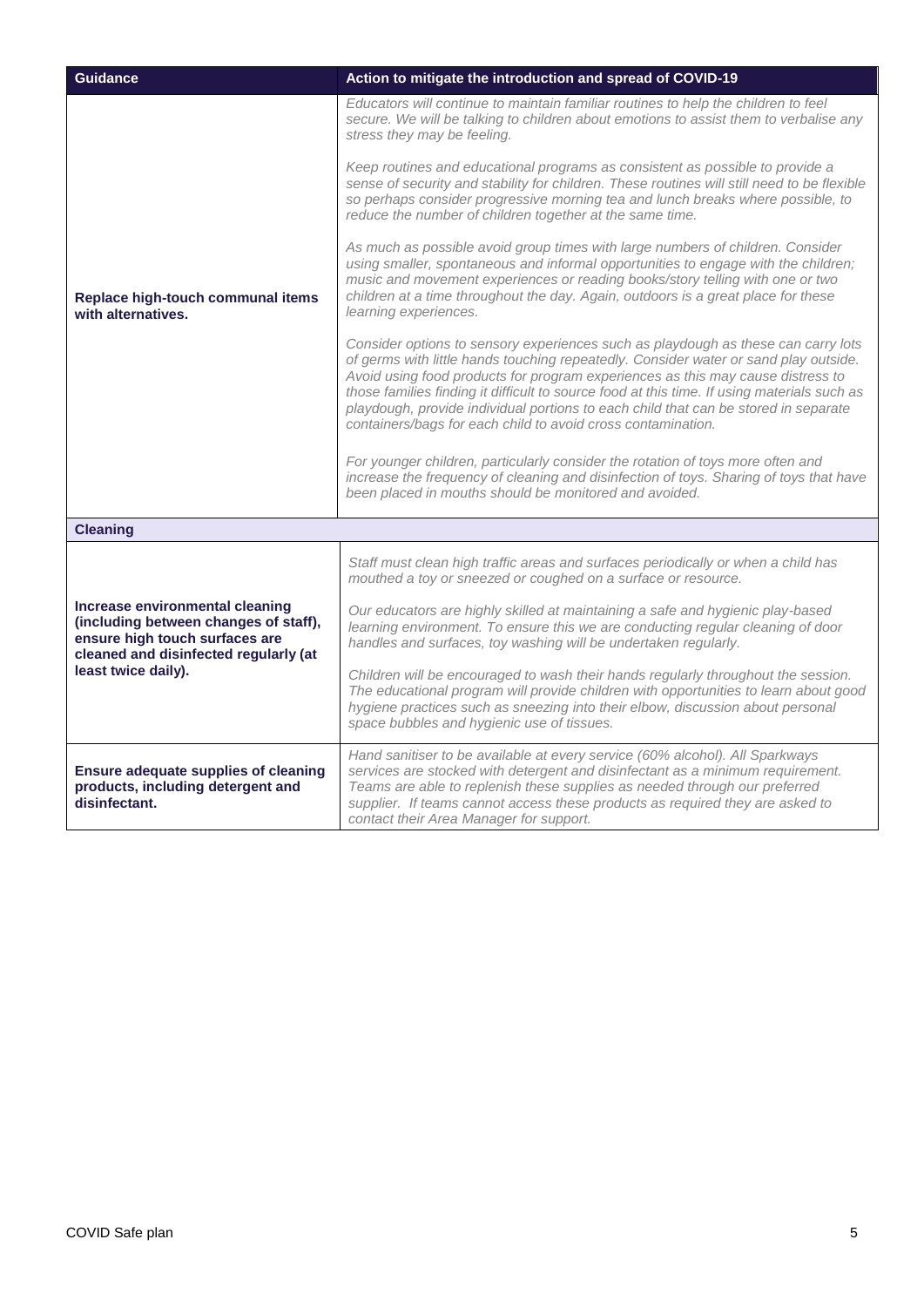| All administration and management support staff are continuing a hybrid working<br>model between home and their relevant Sparkways site/s to reduce contact.<br><b>Working from Home Options</b><br>All on-site work, at an office or service, is to be conducted in a Covid-safe way.<br>Establish a system that limits staff<br>Staff are encouraged to limit working across services/sites where possible. When<br>members working across multiple<br>working across services/sites, it is imperative that staff operate in a Covid-safe way.<br>settings/work sites.<br>Staff should not attend the service if unwell or with any signs or symptoms of being<br>unwell.<br>If a child presents with any signs and symptoms of being unwell they will be<br>excluded from attending the service. This includes but is not exclusive to:<br>a) A temperature higher than 38°<br>An educator can make the decision with the responsible person to refuse care for<br>the day based on their assessment. Families must not give their child/ren any fever<br>reducing medication prior to drop off (paracetamol or ibuprofen). Unwell children will<br>be refused access and the parent will be asked to take the child home. If children<br>develop signs or symptoms of illness throughout the session, the child will be<br>isolated from the group and the parent will be contacted to collect their child<br>immediately.<br>The child will only be accepted upon a subsequent day if:<br>a) Their temperature has dropped to 37.5 degrees or lower for at least 24 hours;<br>Establish a system to screen<br>b) Children with persistent symptoms due to underlying conditions such as hay<br>employees and visitors before<br>fever or asthma whose symptoms are clearly typical of their condition can continue<br>accessing the workplace. Employers<br>to attend ECEC/school. For younger children, the service may request a medical<br>cannot require employees to work<br>when unwell.<br>certificate from the child's GP to attend ECEC/school if they have persistent<br>symptoms that may overlap with symptoms of COVID-19 such as cough or runny<br>nose.<br>External and contactless drop offs and pick-ups remain in place where safe and<br>practical to do so.<br>Each service has undertaken a risk assessment to determine the best point of<br>access for drop offs and pick-ups. The service will provide parents with instructions<br>on where this will take place and the procedure for this.<br>Services that identify that external drop offs and pick ups are not safe and/or<br>practical (e.g. due to limited options for shelter in cold and inclement weather) will<br>make alternative arrangements (in consultation with Area Managers), such as using | <b>Physical distancing</b> |                                                                                    |
|----------------------------------------------------------------------------------------------------------------------------------------------------------------------------------------------------------------------------------------------------------------------------------------------------------------------------------------------------------------------------------------------------------------------------------------------------------------------------------------------------------------------------------------------------------------------------------------------------------------------------------------------------------------------------------------------------------------------------------------------------------------------------------------------------------------------------------------------------------------------------------------------------------------------------------------------------------------------------------------------------------------------------------------------------------------------------------------------------------------------------------------------------------------------------------------------------------------------------------------------------------------------------------------------------------------------------------------------------------------------------------------------------------------------------------------------------------------------------------------------------------------------------------------------------------------------------------------------------------------------------------------------------------------------------------------------------------------------------------------------------------------------------------------------------------------------------------------------------------------------------------------------------------------------------------------------------------------------------------------------------------------------------------------------------------------------------------------------------------------------------------------------------------------------------------------------------------------------------------------------------------------------------------------------------------------------------------------------------------------------------------------------------------------------------------------------------------------------------------------------------------------------------------------------------------------------------------------------------------------------------------------------------------------------------------------------------------------------------------------------------------------------------------------------|----------------------------|------------------------------------------------------------------------------------|
|                                                                                                                                                                                                                                                                                                                                                                                                                                                                                                                                                                                                                                                                                                                                                                                                                                                                                                                                                                                                                                                                                                                                                                                                                                                                                                                                                                                                                                                                                                                                                                                                                                                                                                                                                                                                                                                                                                                                                                                                                                                                                                                                                                                                                                                                                                                                                                                                                                                                                                                                                                                                                                                                                                                                                                                              |                            |                                                                                    |
|                                                                                                                                                                                                                                                                                                                                                                                                                                                                                                                                                                                                                                                                                                                                                                                                                                                                                                                                                                                                                                                                                                                                                                                                                                                                                                                                                                                                                                                                                                                                                                                                                                                                                                                                                                                                                                                                                                                                                                                                                                                                                                                                                                                                                                                                                                                                                                                                                                                                                                                                                                                                                                                                                                                                                                                              |                            |                                                                                    |
| safe practices are followed, including ventilation, social distancing, encouraging                                                                                                                                                                                                                                                                                                                                                                                                                                                                                                                                                                                                                                                                                                                                                                                                                                                                                                                                                                                                                                                                                                                                                                                                                                                                                                                                                                                                                                                                                                                                                                                                                                                                                                                                                                                                                                                                                                                                                                                                                                                                                                                                                                                                                                                                                                                                                                                                                                                                                                                                                                                                                                                                                                           |                            | foyer areas. Where indoor drop-offs and pick-ups occur, services will ensure Covid |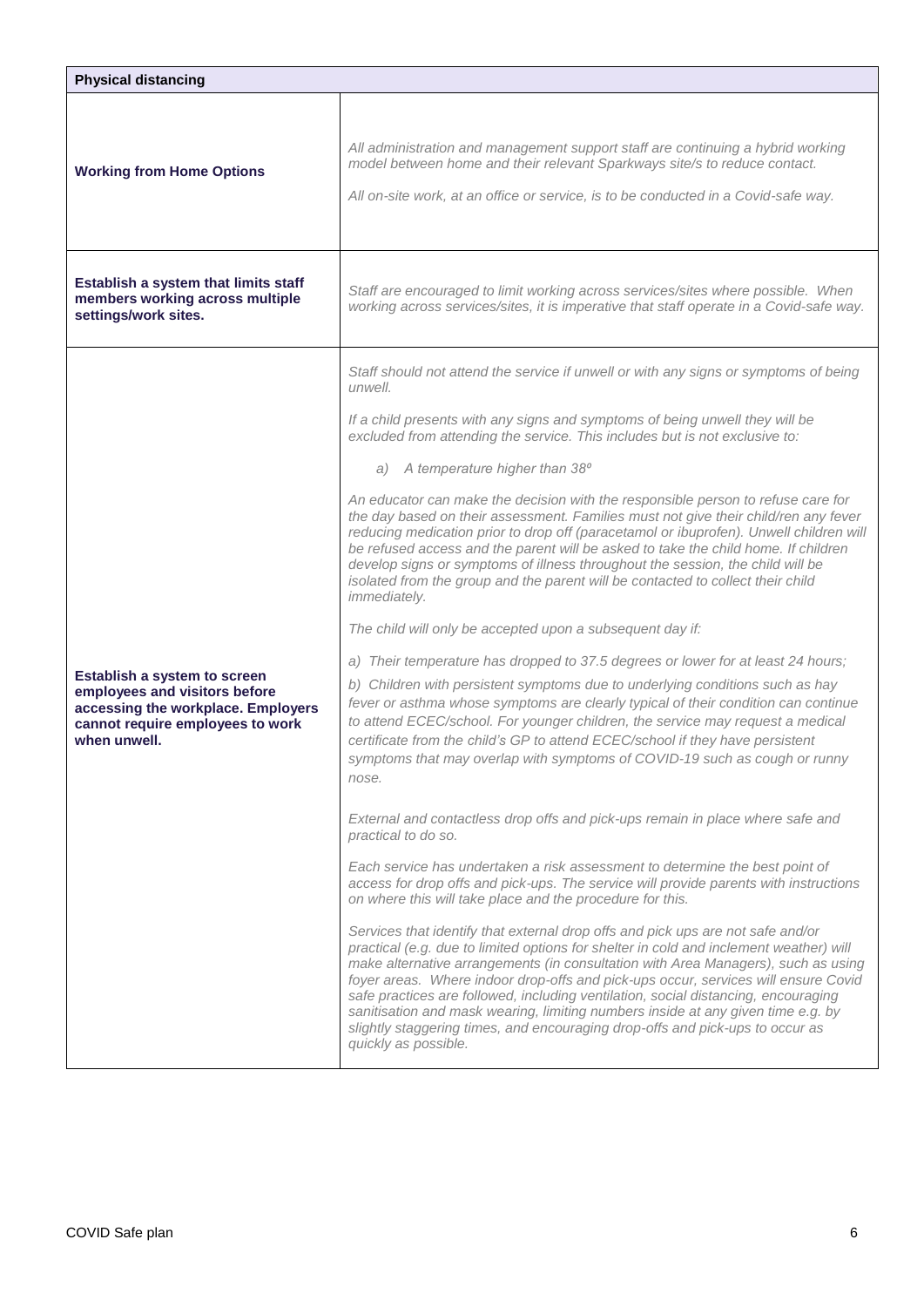|                                                                       | Individual services (in consultation with Area Managers) should evaluate what is<br>most appropriate for their service and their circumstances when adults are attending<br>their service for tours, orientation of new families and events. Holding events<br>outside where it is well-ventilated is the best mitigation strategy for COVID 19.                                                                          |
|-----------------------------------------------------------------------|---------------------------------------------------------------------------------------------------------------------------------------------------------------------------------------------------------------------------------------------------------------------------------------------------------------------------------------------------------------------------------------------------------------------------|
|                                                                       | Parents/carers are not required to be vaccinated for their children to attend service,<br>and the Kindergarten Funding Guide requires services to be inclusive of children<br>attending and enrolling in service. Services are encouraged to continue external<br>drop-off and pick up and contactless sign in/out, wherever possible and safe.                                                                           |
|                                                                       | Parents/carers may enter the room to provide support to their child to settle-in at<br>the services' discretion, in order to support the wellbeing and best-interests of the<br>child. Covid safe practices must be followed whilst this occurs.                                                                                                                                                                          |
|                                                                       | Visitors including parents/carers to ECEC grounds should practice social distancing,<br>respiratory etiquette and good hand hygiene. Volunteers, including parents are<br>required to be vaccinated to spend time in the service around children.                                                                                                                                                                         |
|                                                                       | Interview and meetings are to be conducted in small groups or 1:1 outside or by<br>zoom or phone. Preferably, only 1 parent/carer is to accompany a child in order to<br>reduce the number of adults within the service. Adults should social distance from<br>others, wear a mask if distancing cannot be maintained, and sanitise. Tables,<br>chairs and other furniture and equipment should be wiped down after use.  |
|                                                                       | To support the health and safety of staff and children visitors are encouraged to be<br>vaccinated, however staff are not required to check vaccination status of visitors<br>other than those who are helping and working around children.                                                                                                                                                                               |
| Limiting the number of visitors to<br>services - Incl. hosting events | <b>Specific Advice for Hosting Events:</b>                                                                                                                                                                                                                                                                                                                                                                                |
|                                                                       | Services are required to conduct a risk assessment, in consultation with their Area<br>Manager (or Operations Manager for ELAC services) to plan an event.                                                                                                                                                                                                                                                                |
|                                                                       | In accordance with DET Guidelines, events are to be held using Covid Safe<br>practices, including:                                                                                                                                                                                                                                                                                                                        |
|                                                                       | Held outdoors<br>External Entry and Exit where possible<br>Time limited<br>$\overline{\phantom{0}}$                                                                                                                                                                                                                                                                                                                       |
|                                                                       | Hand sanitiser and masks made available<br>۰.<br>Limiting mixing of groups (e.g. one kinder group at a time)<br>۰.                                                                                                                                                                                                                                                                                                        |
|                                                                       | Minimise numbers (e.g. one adult attendee)<br>۰<br>Families to bring their own food for themselves - no sharing<br>-                                                                                                                                                                                                                                                                                                      |
|                                                                       | Activities at the event should only be those that can be conducted in a<br>$\overline{\phantom{0}}$<br>Covid safe way                                                                                                                                                                                                                                                                                                     |
|                                                                       | Any visitors assisting with the event $-$ e.g. parent helpers $-$ are required to<br>be triple vaccinated                                                                                                                                                                                                                                                                                                                 |
|                                                                       | If the above requirements cannot be met - or mitigation strategies cannot be<br>applied (e.g. large room, with open windows and air purifier if the event cannot be<br>held outside) - the event should not proceed.                                                                                                                                                                                                      |
|                                                                       | Any visitor or volunteers performing work in ECEC (including parent helpers when<br>again possible, SRF, allied health, NDIS, PSFO, KIS and other operators such as<br>incursion providers, language teachers, maintenance, building, and cleaning<br>contractors) must be triple vaccinated unless they have a medical exemption to<br>attend site. Volunteers/Workers who are exempt from this requirement will need to |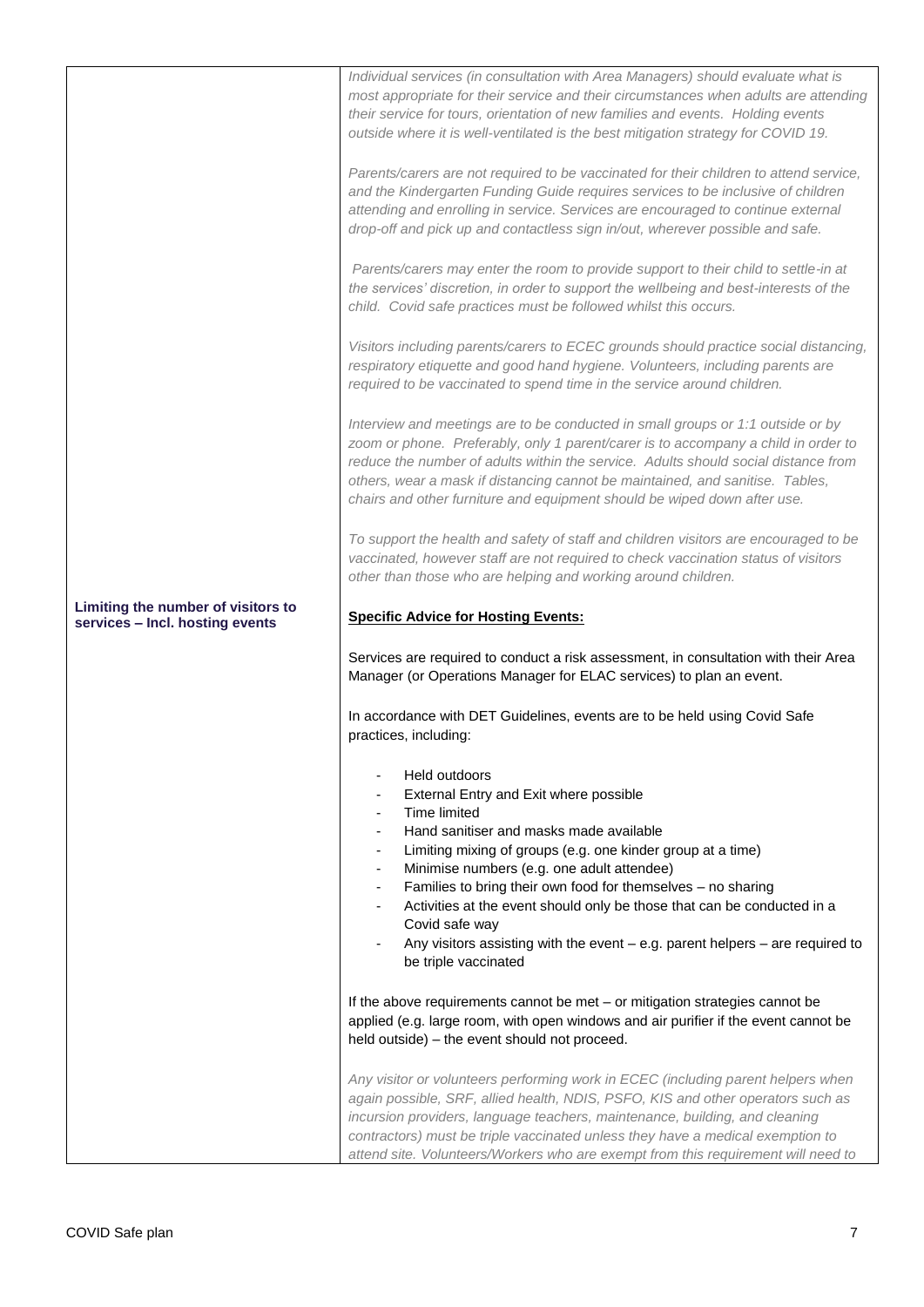|                                                                                                                                                               | provide evidence of a medical contraindication to vaccination from an authorised<br>medical practitioner.                                                                                                                                                                                                                                                                                                                                                                                                                                    |
|---------------------------------------------------------------------------------------------------------------------------------------------------------------|----------------------------------------------------------------------------------------------------------------------------------------------------------------------------------------------------------------------------------------------------------------------------------------------------------------------------------------------------------------------------------------------------------------------------------------------------------------------------------------------------------------------------------------------|
|                                                                                                                                                               | For more information on collection of vaccination information from visitors and<br>volunteers working on ECEC sites refer to COVID-19 worker vaccination<br>requirements                                                                                                                                                                                                                                                                                                                                                                     |
|                                                                                                                                                               | Limit the number of visitors to ECEC services, focusing on essential operations to<br>support the individual wellbeing and inclusion of a child to directly participate in a<br>program. Workers who provide essential support for inclusion of an eligible child to<br>attend and participate in ECEC services may attend onsite. This includes NDIS and<br>Kindergarten Inclusion Support (KIS) additional assistants and Koorie Preschool<br>Assistants who directly support children to attend and participate in the onsite<br>program. |
|                                                                                                                                                               | Limit the number of staff in common areas. Professional development and staff<br>meetings should be conducted online (for large groups) or in small groups, with staff<br>physically distanced in well ventilated areas. Whenever possible, meetings should<br>be conducted outside (unless essential face-to-face training for first aid, anaphylaxis<br>or infection control.                                                                                                                                                              |
|                                                                                                                                                               | Many ECEC students have had their learning journey disrupted by COVID-19.<br>Providing work placements helps them fulfil their aspirations to join the profession<br>and supports the availability of skilled staff in the future to work in your service.                                                                                                                                                                                                                                                                                   |
|                                                                                                                                                               | Students undertaking placements must meet vaccination requirements and follow<br>COVID Safe Settings.                                                                                                                                                                                                                                                                                                                                                                                                                                        |
| Configure communal work areas so<br>employees are spaced at least 1.5m                                                                                        | Avoid interactions between adults in enclosed spaces. Limit the number of staff in<br>common areas. Staff are encouraged to ensure appropriate numbers of staff/adults<br>at any given time in a team room provide for safe distancing. This applies to staff<br>rooms and office spaces. Staff should stagger their breaks and take them outside<br>whenever possible.                                                                                                                                                                      |
| apart.                                                                                                                                                        | Indoor activities for parents/carers and other visitors are discouraged. Staff and<br>authorised visitors should ensure where possible, they social distance when inside.                                                                                                                                                                                                                                                                                                                                                                    |
| Use floor markings to provide<br>minimum physical distancing guides<br>between workstations or areas that<br>are likely to create a congregation of<br>staff. | Completed as needed.                                                                                                                                                                                                                                                                                                                                                                                                                                                                                                                         |
| Modify the alignment of workstations<br>so that employees do not face one<br>another.                                                                         | Workstations have been configured to account for appropriate social distancing.<br>Leadership staff have been provided with IT equipment to allow the flexibility of<br>working from a range of different sites as required.                                                                                                                                                                                                                                                                                                                 |
| Minimise the build-up of employees<br>waiting to enter and exit the<br>workplace.                                                                             | The majority of Sparkways Children's Services have low numbers of educators who<br>in most cases arrive and depart the workplace individually.<br>Sparkways services that have higher numbers of staff work staggered shifts.                                                                                                                                                                                                                                                                                                                |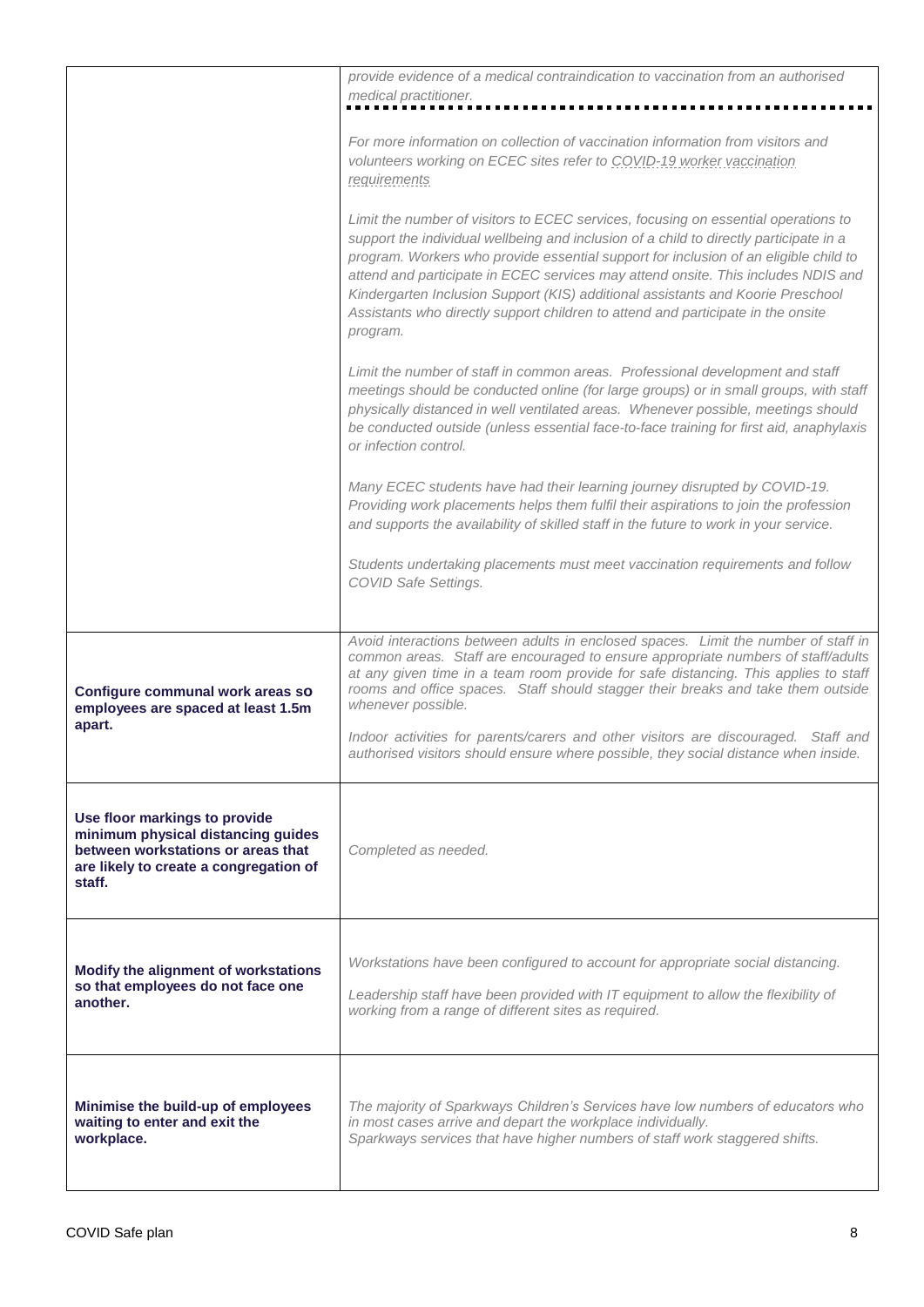| Provide training to staff on physical<br>distancing expectations while working<br>and socialising (e.g. during<br>lunchbreaks).     | Enhanced Hygiene Practices have been sent to all staff along with the<br>recommendations from DH and DET                            |
|-------------------------------------------------------------------------------------------------------------------------------------|-------------------------------------------------------------------------------------------------------------------------------------|
| Review delivery protocols to limit<br>contact between delivery drivers and<br>staff.                                                | Deliveries to Sparkways services is done with sign-in/registration and all<br>recommended COVID-19 risk minimisation is adhered to. |
| Review and update work rosters and<br>timetables where possible to ensure<br>temporal as well as physical<br>distancing.            | Staff rostering is monitored weekly by Area Managers, CD's and NS.                                                                  |
| Where relevant, ensure clear and<br>visible signage in areas that are open<br>to the general public to encourage<br>safe distancing | Completed as required.                                                                                                              |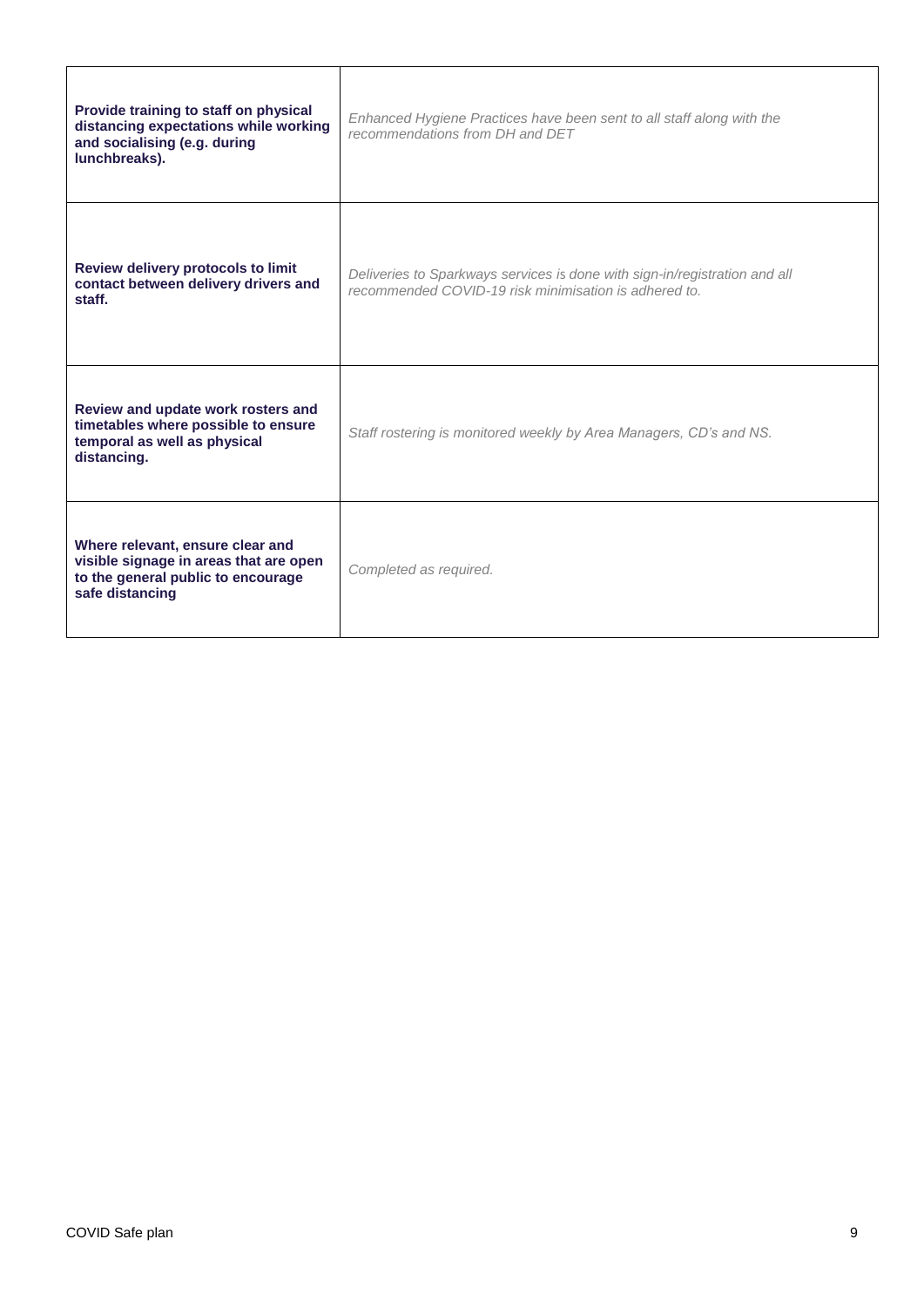| Move to increased ventilation and outdoor programming                                                                                                                                  |                                                                                                                                                                                                                                                                                                                                                                                                                                                                                                                                                                                                                                                                                                                                                                                                                                                                                                                                                                                                                                                                                                                                                                         |  |
|----------------------------------------------------------------------------------------------------------------------------------------------------------------------------------------|-------------------------------------------------------------------------------------------------------------------------------------------------------------------------------------------------------------------------------------------------------------------------------------------------------------------------------------------------------------------------------------------------------------------------------------------------------------------------------------------------------------------------------------------------------------------------------------------------------------------------------------------------------------------------------------------------------------------------------------------------------------------------------------------------------------------------------------------------------------------------------------------------------------------------------------------------------------------------------------------------------------------------------------------------------------------------------------------------------------------------------------------------------------------------|--|
| Increase outdoor air ventilation and use<br>of outdoor spaces as an important<br>strategy in reducing the risk of aerosol<br>transmission by increasing circulation of<br>outdoor air. | services are encouraged to engage an indoor/outdoor program<br>(shifting to as much outdoor programming as possible)<br>increase fresh air flow into indoor spaces by ensuring that doors that<br>open from the room into the service outdoor play area are open at all<br>times, along with windows<br>support staff to take breaks and eat lunch outside<br>$\bullet$<br>ensure any air conditioners and heaters are well maintained<br>$\bullet$<br>Monitor the VicEmergency App for risk warnings and advice on<br>$\bullet$<br>thunderstorm asthma, smoke and other events reducing outside air<br>quality.<br>Action to protect children during periods of poor outside air quality<br>$\bullet$<br>(such as smoke, thunderstorm asthma events) takes priority.<br>Take steps to close windows and doors, set air conditioners to re-<br>circulate air, and enhance other COVID safe behaviours and controls,<br>where possible.<br>Where possible, use air purifiers in rooms where windows must be<br>closed.                                                                                                                                                   |  |
| <b>Record keeping</b>                                                                                                                                                                  |                                                                                                                                                                                                                                                                                                                                                                                                                                                                                                                                                                                                                                                                                                                                                                                                                                                                                                                                                                                                                                                                                                                                                                         |  |
| Establish a process to record the<br>attendance of customers, clients, visitors<br>and workplace inspectors, delivery<br>drivers.                                                      | All Educators sign-in as per usual practice.<br>As long as safe and practical to do, drop of and pick ups are to be conducted<br>externally and where possible contactless e.g. Digitally or with Educators signing<br>on behalf of parents/carers.<br>As identified above, Services that identify that external drop offs and pick ups<br>are not safe and/or practical (e.g. due to limited options for shelter in cold and<br>inclement weather) will make alternative arrangements (in consultation with<br>Area Managers), such as using foyer areas. Where indoor drop-offs and pick-<br>ups occurs, services will ensure Covid safe practices are followed, including<br>ventilation, social distancing, encouraging sanitisation and mask wearing,<br>limiting numbers inside at any given time e.g. by slightly staggering times, and<br>encouraging drop-offs and pick-ups to occur as quickly as possible, to avoid<br>families congregating for extended periods of time.<br>Visitors completing or assisting with work at a site/service (including<br>parents/carers) must comply with physical distancing, hand hygiene and<br>vaccination requirements. |  |
| Provide guidance to staff on the effective<br>use of the workplace OHS reporting<br>system (where available).                                                                          | OH&S Manager has provided all staff with access to reporting OH&S issues<br>through Employment Hero - HRIS system.<br>The JIRA system is also used to log maintenance requests.                                                                                                                                                                                                                                                                                                                                                                                                                                                                                                                                                                                                                                                                                                                                                                                                                                                                                                                                                                                         |  |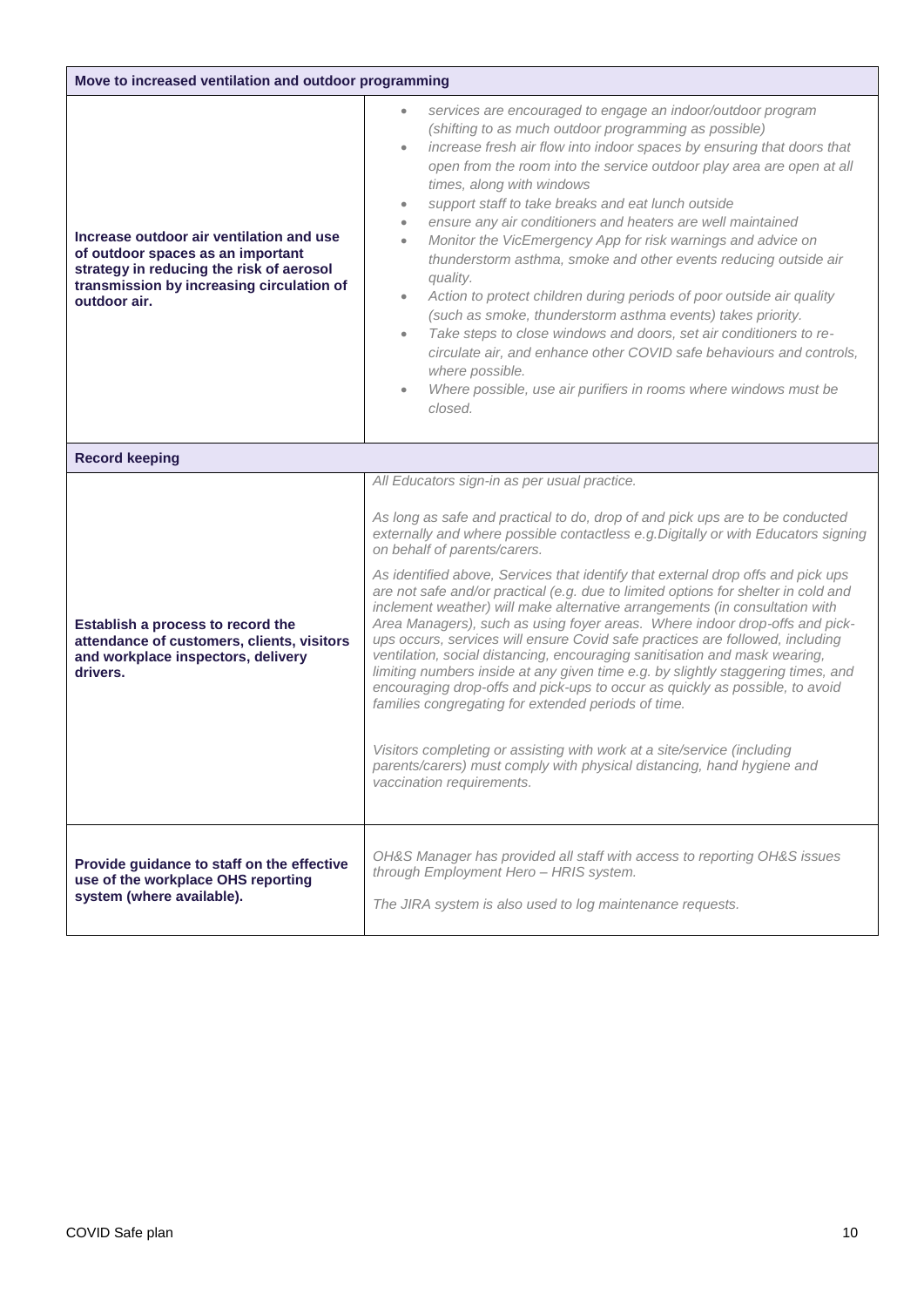| Preparing your response to a suspected or confirmed COVID-19 case                                                                                            |                                                                                                                                                                                                                                                                                                                                                                                                                                          |
|--------------------------------------------------------------------------------------------------------------------------------------------------------------|------------------------------------------------------------------------------------------------------------------------------------------------------------------------------------------------------------------------------------------------------------------------------------------------------------------------------------------------------------------------------------------------------------------------------------------|
| Prepare or update your business<br>continuity plan to consider the<br>impacts of an outbreak and potential<br>closure of the workplace.                      | Sparkways will support any service outbreak with all central supports including<br>compliance, OHS, management and HR to ensure business continuity can occur<br>safely and in a timely manner. Services have been provided with the required<br>actions to assist them should a positive case of COVID-19 impact their service.                                                                                                         |
|                                                                                                                                                              | Confirmed cases, or their parent/guardian, are required to notify ECEC facilities of<br>their positive COVID-19 result (PCR or rapid antigen test).                                                                                                                                                                                                                                                                                      |
|                                                                                                                                                              | The ECEC provider or nominated supervisor is required to submit a Covid Serious<br>Incident form, to the Sparkways Compliance Desk, so a notification can be made<br>through the National Quality Agenda IT System (NQAITS) that a child or staff<br>member (including student or volunteer) has been onsite during their infectious<br>period (48 hours prior to symptom onset, or specimen collection date for<br>asymptomatic cases). |
|                                                                                                                                                              | The ECEC service must record all positive persons on site. Refer to ECEC Positive<br><b>Cases Spreadsheet.</b>                                                                                                                                                                                                                                                                                                                           |
|                                                                                                                                                              | ECECs must notify the ECEC community through a daily email (where applicable)<br>when a child or staff member has (or multiple children or staff members have)<br>returned a positive COVID-19 test result and had attended the service. The<br>notification should include:                                                                                                                                                             |
|                                                                                                                                                              | $date(s)$ of attendance<br>$\bullet$                                                                                                                                                                                                                                                                                                                                                                                                     |
|                                                                                                                                                              | affected age group room / program room.                                                                                                                                                                                                                                                                                                                                                                                                  |
| Prepare to assist DH with notifications<br>re: positive cases                                                                                                | The notification can be provided to only the affected age group room / program room<br>or to the whole service. See DET template.                                                                                                                                                                                                                                                                                                        |
|                                                                                                                                                              | If LDC services need immediate advice, they can call the DET on 1300 307 415.<br>Sessional kindergarten services can call the EC COVID-19 Advice Line on 1800 338<br>663.                                                                                                                                                                                                                                                                |
|                                                                                                                                                              | The Department of Health (DH) require workplaces, including education settings, to<br>notify DH using an online form when 5 cases have attended the premises within 7<br>days. On completion, the online form will be directed to DH and relevant Local<br>Public Health Unit to support outbreak management. DH will identify and manage<br>emerging outbreaks of concern.                                                              |
|                                                                                                                                                              | Form is available (for use by Compliance Desk) at COVID-19 outbreak notification<br>form   Coronavirus Victoria                                                                                                                                                                                                                                                                                                                          |
|                                                                                                                                                              | Council should also be advised where applicable.                                                                                                                                                                                                                                                                                                                                                                                         |
|                                                                                                                                                              | Education contact = people who are exposed to a COVID case in their ECEC<br>service or school.                                                                                                                                                                                                                                                                                                                                           |
|                                                                                                                                                              | Infectious period: 48 hours prior to symptom onset, or specimen collection<br>date for asymptomatic cases.                                                                                                                                                                                                                                                                                                                               |
| Prepare to undertake cleaning and<br>disinfection at your business<br>premises. Assess whether the<br>workplace or parts of the workplace<br>must be closed. | Following advice from the Department of Health deep cleaning is not required as<br>part of exposure management. Services are to implement routine cleaning.<br>See below on process on managing a positive case in a service.                                                                                                                                                                                                            |
|                                                                                                                                                              |                                                                                                                                                                                                                                                                                                                                                                                                                                          |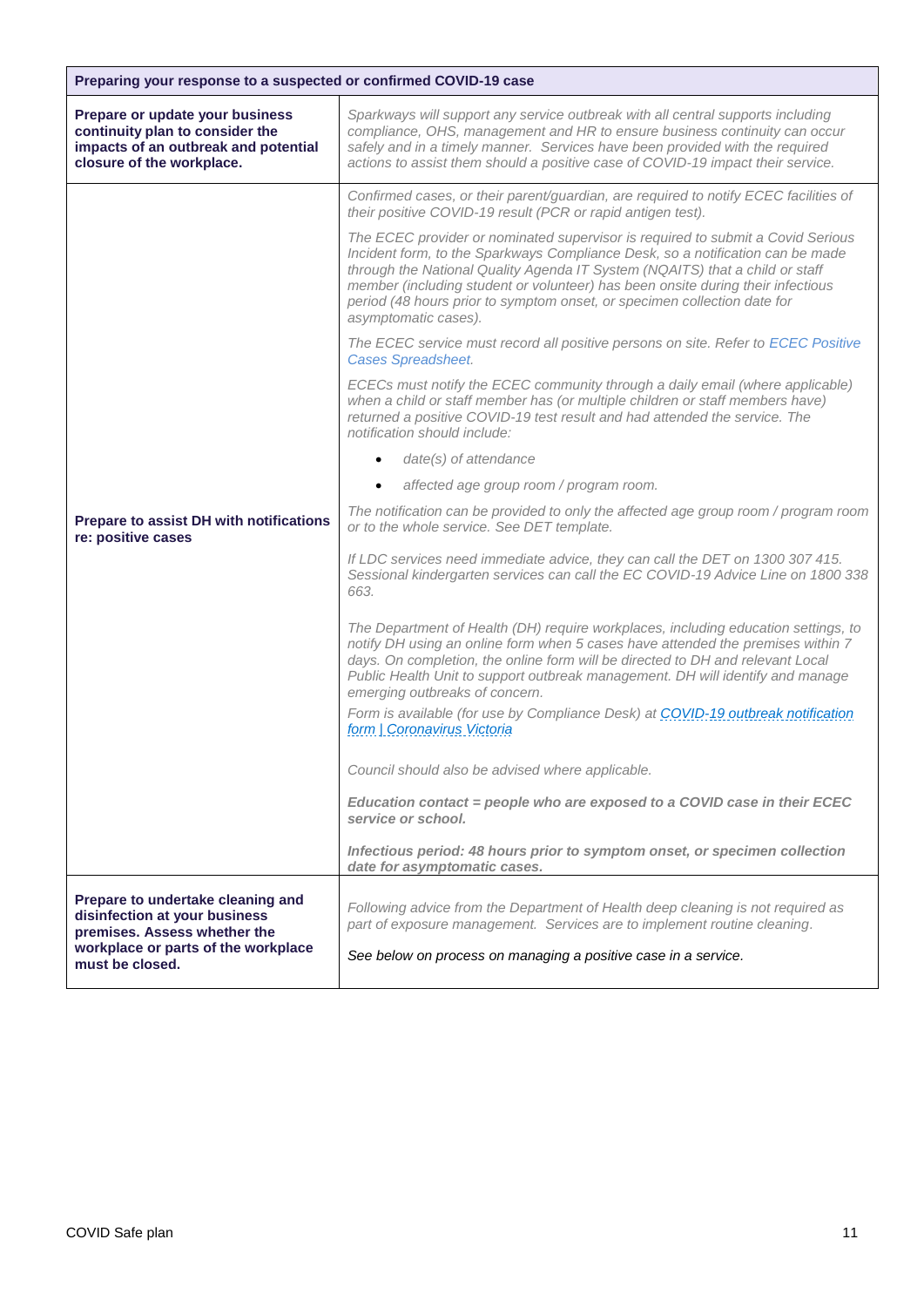| Prepare for how you will manage a<br>suspected or confirmed case in an<br>employee during work hours. | In the first instant, if you are concerned about a COVID - 19<br>contact/diagnosis/outbreak, or become aware of a case directly from parents or<br>staff, Nominated Supervisors/Responsible Persons are instructed to contact your<br>Area Manager and/or the Compliance desk to enact the processes documented<br>below.<br>Child Safety, Compliance and Quality Manager<br>Ph: 0458 500 155 (M-F 8.30am-5.30pm)<br>Email: compliancesupportdesk@Sparkways.org.au<br>Notifications received outside of business hours will be processed as soon as<br>practicable by service staff and management.<br>The service becomes aware of a child's case of COVID-19 directly from their family<br>or becomes aware of an educator/staff member/contractor/visitor's COVID-19 case<br>that have attended the service 48 hours prior to testing positive or becoming<br>symptomatic. |
|-------------------------------------------------------------------------------------------------------|-------------------------------------------------------------------------------------------------------------------------------------------------------------------------------------------------------------------------------------------------------------------------------------------------------------------------------------------------------------------------------------------------------------------------------------------------------------------------------------------------------------------------------------------------------------------------------------------------------------------------------------------------------------------------------------------------------------------------------------------------------------------------------------------------------------------------------------------------------------------------------|
|                                                                                                       | All positive cases must isolate for 7 days                                                                                                                                                                                                                                                                                                                                                                                                                                                                                                                                                                                                                                                                                                                                                                                                                                    |
|                                                                                                       | The service must then notify their Area Manager and the Sparkways Compliance<br>Support Desk on 0458 500 155.                                                                                                                                                                                                                                                                                                                                                                                                                                                                                                                                                                                                                                                                                                                                                                 |
|                                                                                                       | If LDC services need immediate advice, they can call the DET on 1300 307 415.<br>Sessional kindergarten services can call the EC COVID-19 Advice Line on 1800 338<br>663.                                                                                                                                                                                                                                                                                                                                                                                                                                                                                                                                                                                                                                                                                                     |
|                                                                                                       | The Nominated Supervisor or Responsible Person in charge of the service<br>completes the Covid-19 ECEC Positive Cases Spreadsheet and notifies the ECEC<br>Community / all families, educators, contractors or visitors to the service potentially<br>exposed to the positive case/deemed to be Education Contacts, that there has been<br>a confirmed case of Covid-19 that has attended the service.                                                                                                                                                                                                                                                                                                                                                                                                                                                                        |
|                                                                                                       | Area Managers to advise their respective council of positive cases within centes'.                                                                                                                                                                                                                                                                                                                                                                                                                                                                                                                                                                                                                                                                                                                                                                                            |
|                                                                                                       | The service emails compliancesupportdesk@Sparkways.org.au a completed Covid<br>Serious Incident Form for each individual positive case of Covid-19.                                                                                                                                                                                                                                                                                                                                                                                                                                                                                                                                                                                                                                                                                                                           |
|                                                                                                       | The Sparkways Compliance Support Desk submits a notification through the<br>NQAIT's portal to notify the QARD.                                                                                                                                                                                                                                                                                                                                                                                                                                                                                                                                                                                                                                                                                                                                                                |
|                                                                                                       | Should a service have 5 confirmed cases of Covid-19 within a 7-day period, the<br>Compliance support desk is required to complete the following online form which<br>notifies the Department of Health. Outbreak notifications may trigger the provision of<br>written guidance from the Department of Health or relevant Local Public Health Unit<br>with active outbreak management only occurring in certain circumstances.                                                                                                                                                                                                                                                                                                                                                                                                                                                |
|                                                                                                       | DoH will contact the Area Manager and /or Nominated Supervisor and advise on<br>next steps and provide a new spreadsheet for tracking any new positive Covid-19<br>cases and any other directions for the scope of cleaning and if required this will be<br>coordinated by Andrea Don, OHS, Facilities & Procurement Manager.                                                                                                                                                                                                                                                                                                                                                                                                                                                                                                                                                 |
|                                                                                                       | In the case of an outbreak, service/site to continue operating unless advised<br>to close by the DoH or by Sparkways Management                                                                                                                                                                                                                                                                                                                                                                                                                                                                                                                                                                                                                                                                                                                                               |
|                                                                                                       | Any closures or reduced service provision for more than a period of 3 days must be<br>approved by the DET.                                                                                                                                                                                                                                                                                                                                                                                                                                                                                                                                                                                                                                                                                                                                                                    |
|                                                                                                       | Any person who has spent time with a positive case (during their infectious period)<br>on site at an ECEC service will be referred to as an 'education contact'. This is the<br>only contact category that an ECEC service is required to identify and communicate<br>with when there has been a positive case on site.                                                                                                                                                                                                                                                                                                                                                                                                                                                                                                                                                       |
|                                                                                                       | Sparkways Management in liaison with the service is required to:                                                                                                                                                                                                                                                                                                                                                                                                                                                                                                                                                                                                                                                                                                                                                                                                              |
| Prepare to notify workforce and site<br>visitors of a confirmed or suspected<br>case.                 | Notify the ECEC Community / individuals that they are an education<br>$\circ$<br>contact of a positive case, and the recommendation to obtain a RAT or<br>PCR test if they are symptomatic and isolate until they receive a negative<br>result.                                                                                                                                                                                                                                                                                                                                                                                                                                                                                                                                                                                                                               |